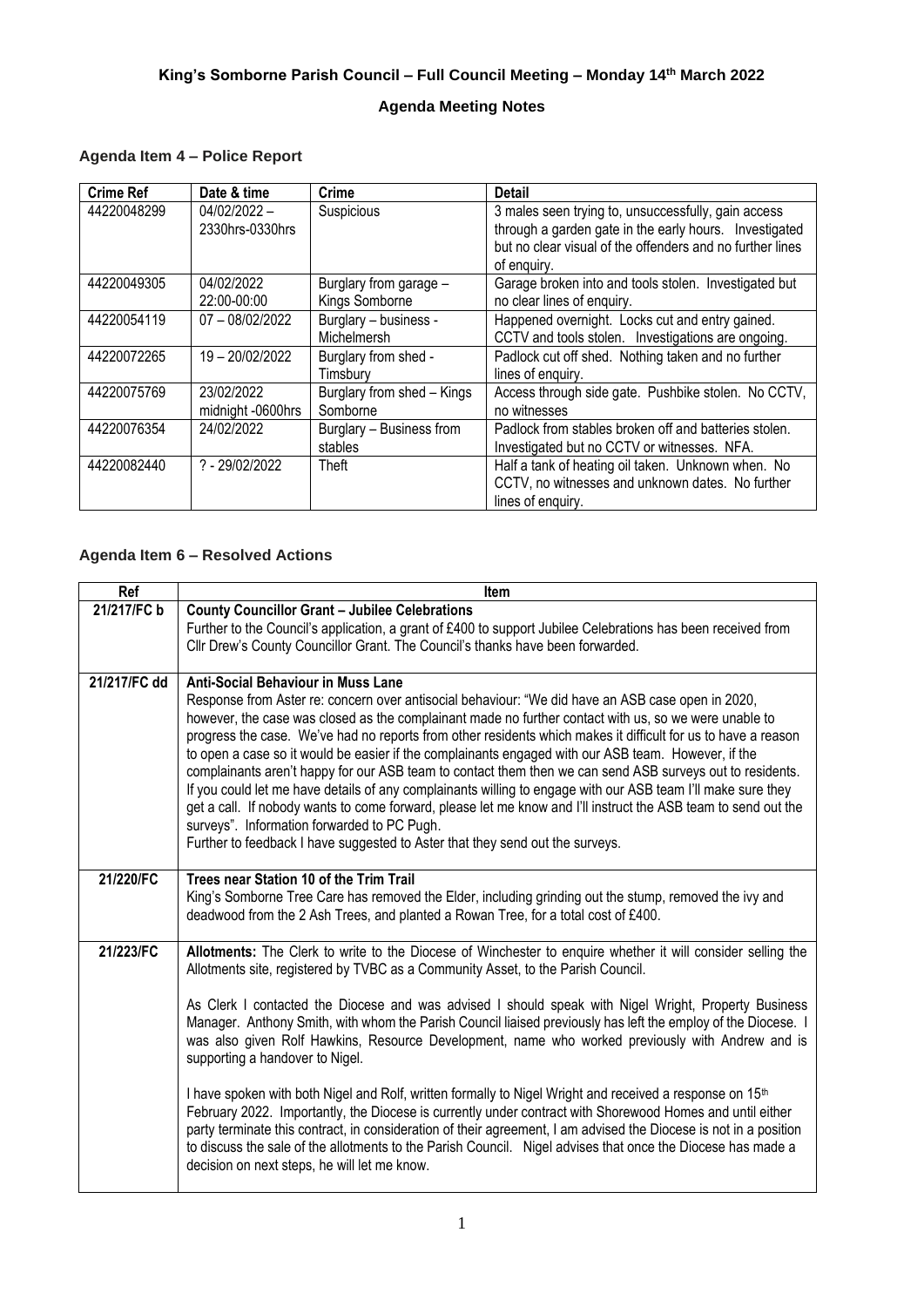| 21/223/FC e | Assets of Community Value: Information has been sought from TVBC and this will be on the agenda for the<br>April meeting. Meanwhile, the contact for the Clerk to KSPC on TVBC's website against this item has been<br>updated.                                                                                                                                                                                                                 |
|-------------|-------------------------------------------------------------------------------------------------------------------------------------------------------------------------------------------------------------------------------------------------------------------------------------------------------------------------------------------------------------------------------------------------------------------------------------------------|
| 21/225/FC   | Litter Bins: Litter bins in locations such as these are managed by the Street Cleaning Team. The bins used<br>are the lockable black and gold cylindrical bins, containing a black bag, designed to accommodate roadside<br>rubbish as opposed to general waste, and are changed fortnightly. No charge is made to the Parish Council.                                                                                                          |
|             | TVBC has agreed a litter bin for the layby opposite the cemetery. But regrettably is not able to agree litter bins<br>for the other two locations, by the bus stop near Martin's Stores, or in the layby opposite the road to Hoplands.<br>The Parish is well resourced with bins compared with others. The decision has been made in consideration of<br>cost, £500 each, distance from the centre of the village, and resource to empty them. |
|             | The Council also asked whether the green bin from the school could be replaced with a black bin and the green<br>bin placed in the layby opposite the cemetery. This has not been agreed. A separate team manage household<br>waste which empties the black and green bins onto the back of a waste truck.                                                                                                                                      |

### **Agenda Item 8 – RFO's Financial Reports**

- a) Reconciliation and supporting papers attached.
- b) An Instant Access Savings Account has been opened with the Council's current bank for ease. No fee. Currently offering 0.25% gross.
- c) 2021-22 National Salary Award The National Joint Council for Local Government Services (NJC) has agreed a 2021/22 (contractual) pay award of 1.75% from April 2021. This has been anticipated since August 2021 and was included in the November 2020 budget.

### **Agenda Item 9 – NDP**

#### a) NDP update since last meeting:

**a. Question: "At what point in the process does the NDP have 'weight' in the planning decision making process".**

Answer from Sarah Hughes, TVBC: "Any planning applications received have to be assessed against the development plan in place at the time. We are able to give weight to the neighbourhood plan, depending on where it is in the process. The National Planning Policy Guidance (NPPG) deals with this in the following paragraph and I have underlined the relevant parts.

*What weight can be attached to an emerging neighbourhood plan when determining planning applications?*

*Planning applications are decided in accordance with the development plan, unless material considerations indicate otherwise. It is for the decision maker in each case to determine what is a material consideration and what weight to give to it.*

*An emerging neighbourhood plan is likely to be a material consideration in many cases. [Paragraph 48](https://www.gov.uk/guidance/national-planning-policy-framework/4-decision-making#para48) of the revised National Planning Policy Framework sets out that weight may be given to relevant policies in emerging plans in decision taking. Factors*  to consider include the stage of preparation of the plan and the extent to which there are unresolved objections to relevant *policies. A referendum ensures that the community has the final say on whether the neighbourhood plan comes into force as part of the development plan. Where the local planning authority publishes notice of a referendum, the emerging neighbourhood plan should be given more weight, while also taking account of the extent of unresolved objections to the plan and its degree of consistency with NPPF. The consultation statement submitted with the draft neighbourhood plan should reveal the quality and effectiveness of the consultation that has informed the plan proposals. All representations on the proposals should have been submitted to the local planning authority by the close of the local planning authority's [publicity period.](https://www.gov.uk/guidance/neighbourhood-planning--2#draft-neighbourhood-plan-meets-requirement)*

*[Section 70\(2\) of the Town and Country Planning Act 1990 \(as amended\)](http://www.legislation.gov.uk/ukpga/1990/8/section/70) provides that a local planning authority must have regard to a post-examination draft neighbourhood development plan, so far as material to the application.*

*Paragraph: 007 Reference ID: 41-007-20190509* Neighbourhood planning - GOV.UK (www.gov.uk)

Please also see the table below that highlights the material weight which could be attributed to each stage of a Neighbourhood Plan.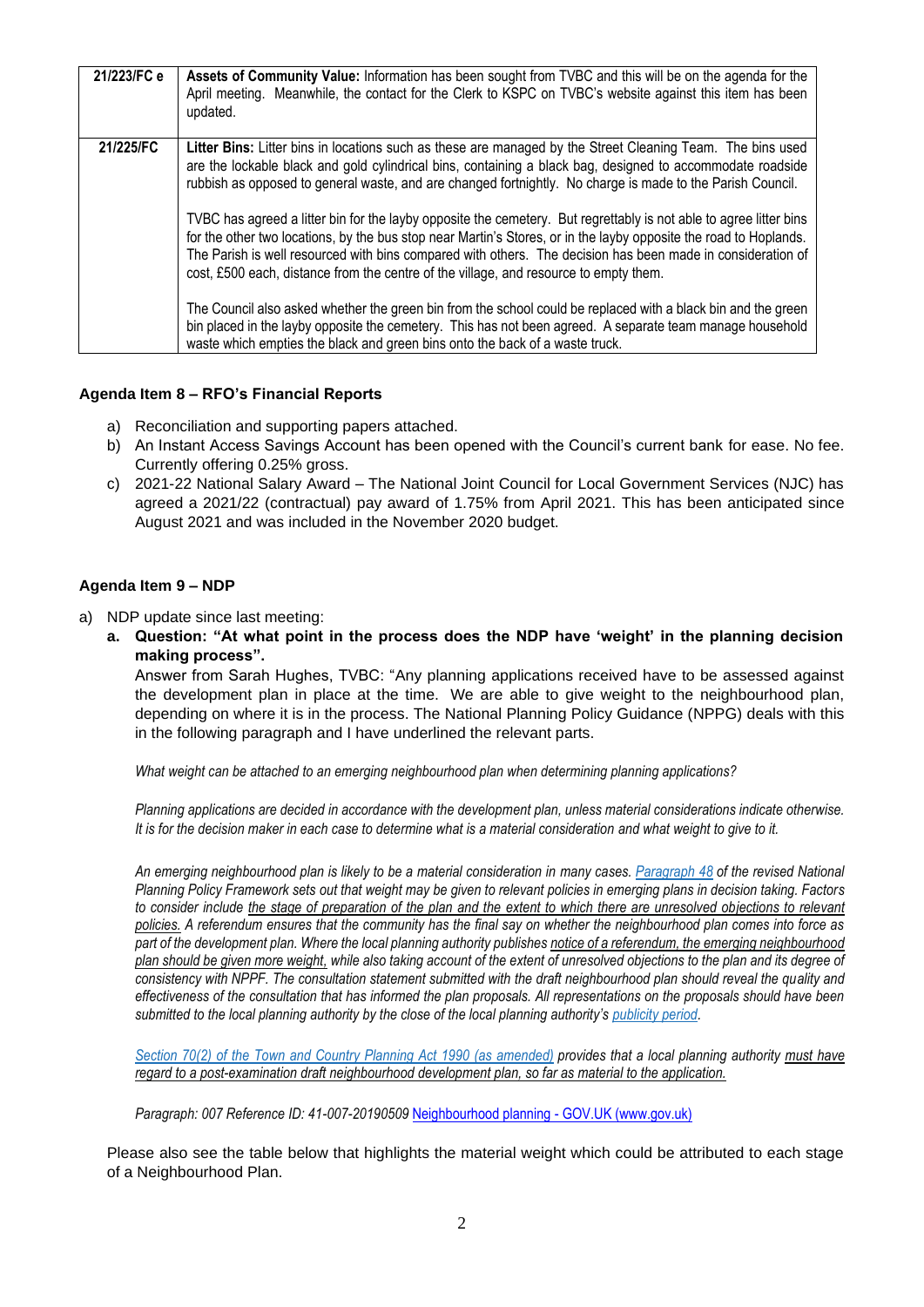| <b>Stage</b>                                                             | <b>Material Weight</b>                                                                                                                                                                                                                                                                                                                                                                                             |
|--------------------------------------------------------------------------|--------------------------------------------------------------------------------------------------------------------------------------------------------------------------------------------------------------------------------------------------------------------------------------------------------------------------------------------------------------------------------------------------------------------|
| Area designation up to Regulation 14 Consultation                        | No weight at this stage.                                                                                                                                                                                                                                                                                                                                                                                           |
| <b>Regulation 14 Draft Plan Post Consultation</b>                        | Very limited weight.<br>This consultation is undertaken by the Parish Council and the Borough<br>Council do not see the extent of any resolved or unresolved objections.                                                                                                                                                                                                                                           |
| Regulation 16 Submission Plan, after the 6-<br>week public consultation. | Limited to moderate weight.<br>All representations at this stage will be received by the Borough<br>Council and therefore a judgement can be made about the level of<br>resolved or unresolved objections. The Consultation Statement can<br>also be used to assess the level of support for the plan or policies.<br>Legal compliance and conformity with national policy will also be<br>assessed at this stage. |
| <b>Publication of Examiner's Report</b>                                  | Significant weight.<br>At this stage the examiner would have tested the plan against the basic<br>conditions and all the unresolved objections would have been subject to<br>the examination process.                                                                                                                                                                                                              |
| Referendum and Making of the Plan                                        | Full weight.<br>In accordance with the regulations once the referendum results are<br>announced the plan will have full weight. It will also be Made or<br>Adopted by the Borough Council. The plan will have full weight and is<br>part of the Development Plan.                                                                                                                                                  |

Sarah confirms she is happy to attend a meeting if this needs to be explained further, or if there are any additional questions.

# **b. Technical Support funding from Locality - Update**

Three packages of support have been agreed by the Department for Levelling Up, Housing and Communities (DLUHC). Each to be delivered by AECOM.

- a. Facilitation to review the SEA (part 2)
- b. Facilitation to support Public Consultation (part 3).
- c. Design Guidance (part 4).

The HRA (part 1) has already been approved and is underway). Masterplanning (part 5) and Health Check (part 6) will need to be submitted to DLUHC by Locality once other work is underway/completed.

Please refer to minutes 21/223/FC bb for the detail.

**c. Mins 21/223/FCd Comments from Resident to be forwarded to AECOM together with any comments from Councillors, coordinated by Cllr Searle.** 

Cllr Searle has advised that he hasn't received any comments from Councillors. He has been waiting for confirmation from Locality of the Technical Support for the SEA etc. with the intent of sending all the information to AECOM as a package. His own comments in response to the resident's observations will be available for the 14<sup>th</sup> March meeting. Now that we have the go-ahead for the SEA review, Public Consultation and Design Guidance, the papers to support each part, together with the resident's comments and responses can be collated and forwarded by the Clerk to AECOM.

**b) With the purpose of speeding up the process, to consider whether to adjust the NDP timeline and run the SEA Review (part 2), Public Consultation (part 3) and Design Guidance (part 4) in parallel with Regulation 14.** 

Advice has been sought from AECOM and TVBC

**AECOM (CB), 3rd March 22:** *"In response, I see parts 1, 2, and 4 (HRA, SEA Review and design guidance) running in parallel with Reg 14 consultation. Part 3 – the public consultation facilitation is being pursued to assist you in Reg 14 consultation, so I would advise that its probably best to let this one catch up before consultation starts".*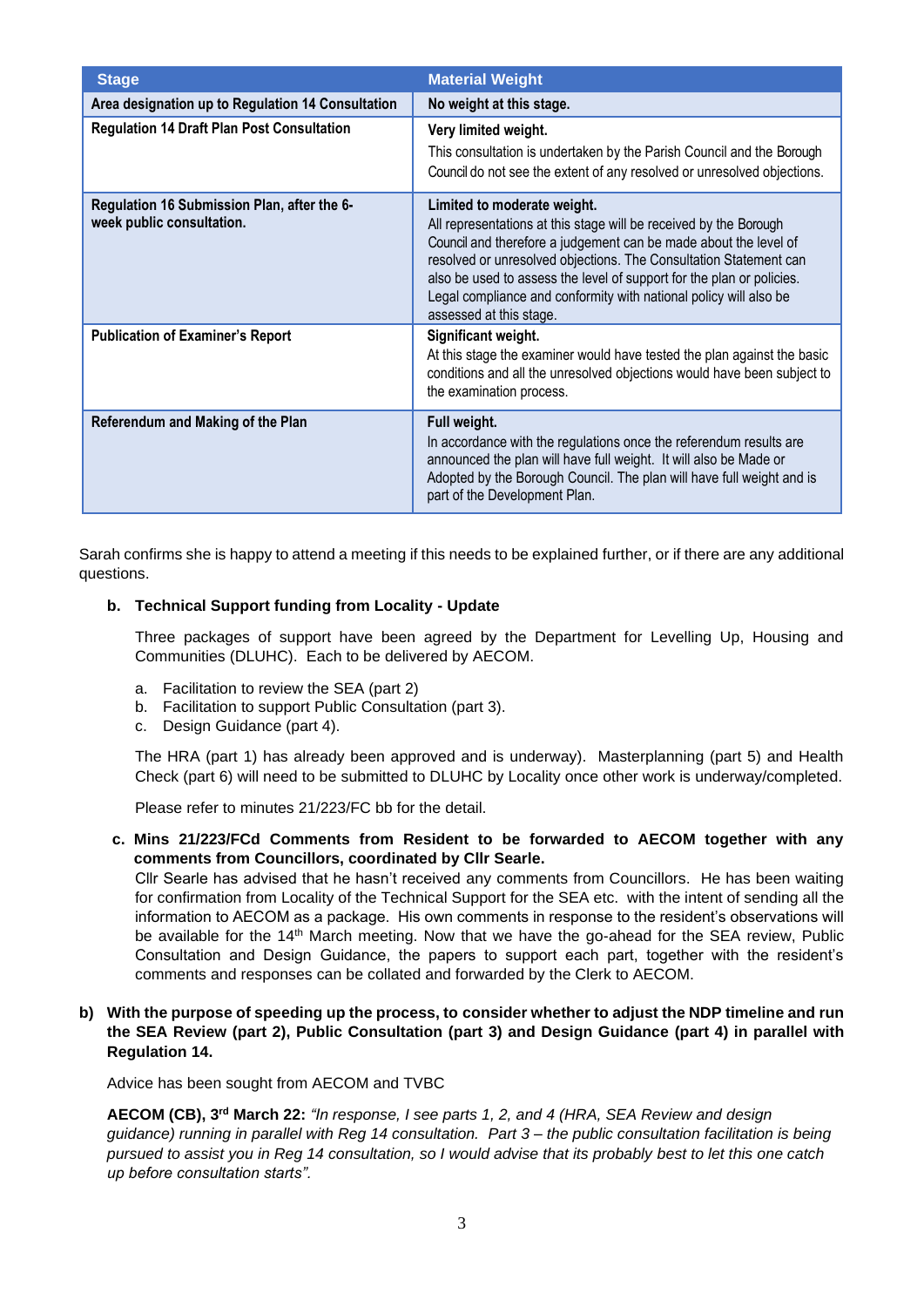**TVBC (SH):** I have responded to your question below in red.

*Question: Do you think it is practical to run Parts 2, 3 and 4 in parallel with the regulation 14 consultation as once we have the HRA all documentation is available? It should reduce the overall timeframe.* 

I am not convinced that this is a good idea for the following reasons:

#### *Part 2 - Facilitation to deliver an SEA Review*

As the SEA is an iterative process, this work will need updating to reflect the draft document. It would be helpful if this update is available to support the Reg 14 document and consultation.

#### *Part 3 - Facilitation – Public Consultation*

It is good that you will have support for this part of the process. This should be done as either a pre reg 14 consultation, or as part of the Reg 14 consultation. The feedback from the event and the consultation will then be used to shape the document before it is submitted to TVBC for the Reg 16 consultation.

#### *Part 4 - Design Guidance*

If the design guidance is to form part of the NP as a policy, then this work should be completed prior to the Reg 14 consultation. This is so that parishioners can see the guidance as part of the evidence base and comment on any policy that emerges from this work.

#### **Council consideration.**

#### b) **Allotments – Update:**

**a. Mins: 21/223/FC. The Clerk to write to the Diocese of Winchester to enquire whether it will consider selling the Allotments site, registered by TVBC as a Community Asset, to the Parish Council.** 

As Clerk I contacted the Diocese and was advised I should speak with Nigel Wright, Property Business Manager. Anthony Smith, with whom the Parish Council liaised previously has left the employ of the Diocese. I was also given Rolf Hawkins, Resource Development, name who worked previously with Andrew and is supporting a handover to Nigel.

I have spoken with both Nigel and Rolf, written formally to Nigel Wright and received a response on 15<sup>th</sup> February 2022. Importantly, the Diocese is currently under contract with Shorewood Homes and until either party terminate this contract, in consideration of their agreement, I am advised the Diocese is not in a position to discuss the sale of the allotments to the Parish Council. Nigel advises that once the Diocese has made a decision on next steps, he will let me know.

**b.** Meeting held 2<sup>nd</sup> March, at the instigation of the Allotment Holders to appraise the Reverend **Tom Benson the new priest-in-charge for the Parish of the latest situation with respect to the allotments.** Members of the NDP Working Group invited; Cllrs Searle & Storey attended. Notes written by Cllr Searle.

The Allotment Holders advised the Reverend of the history of the allotments and the situation in respect to the proposed development of the allotments for housing. The key points were as follows: -

- The allotments are on what was once Glebe Land so effectively belonged to the Parish Church. An Act of Parliament amended the Glebe Act to give power to the Ecclesiastical Commissioners over the land.
- The site has been used as allotments for over 100years. The OS map of 1911 shows the site as allotments.
- The allotments provide a meeting place & are a conduit for social interaction, more than just a place for growing vegetables.
- The recent application to move the allotments further up the hill towards Furzedown has been turned down on appeal as the site was viewed as unsuitable.
- No effort was made by the Diocese and their agents to engage the allotment holders or the Parish Council in their proposals. A meeting was held in the church attended by at least 70 parishioners. This however turned out to be presentation of a fait accompli.
- Surveyors have been seen in the field abutting the current allotments to the east and they confirmed they were looking at proposal to move the allotments to this location. It would appear therefore that the Diocese and their developer partners have not abandoned their development intentions despite the considerable local opposition. Not only from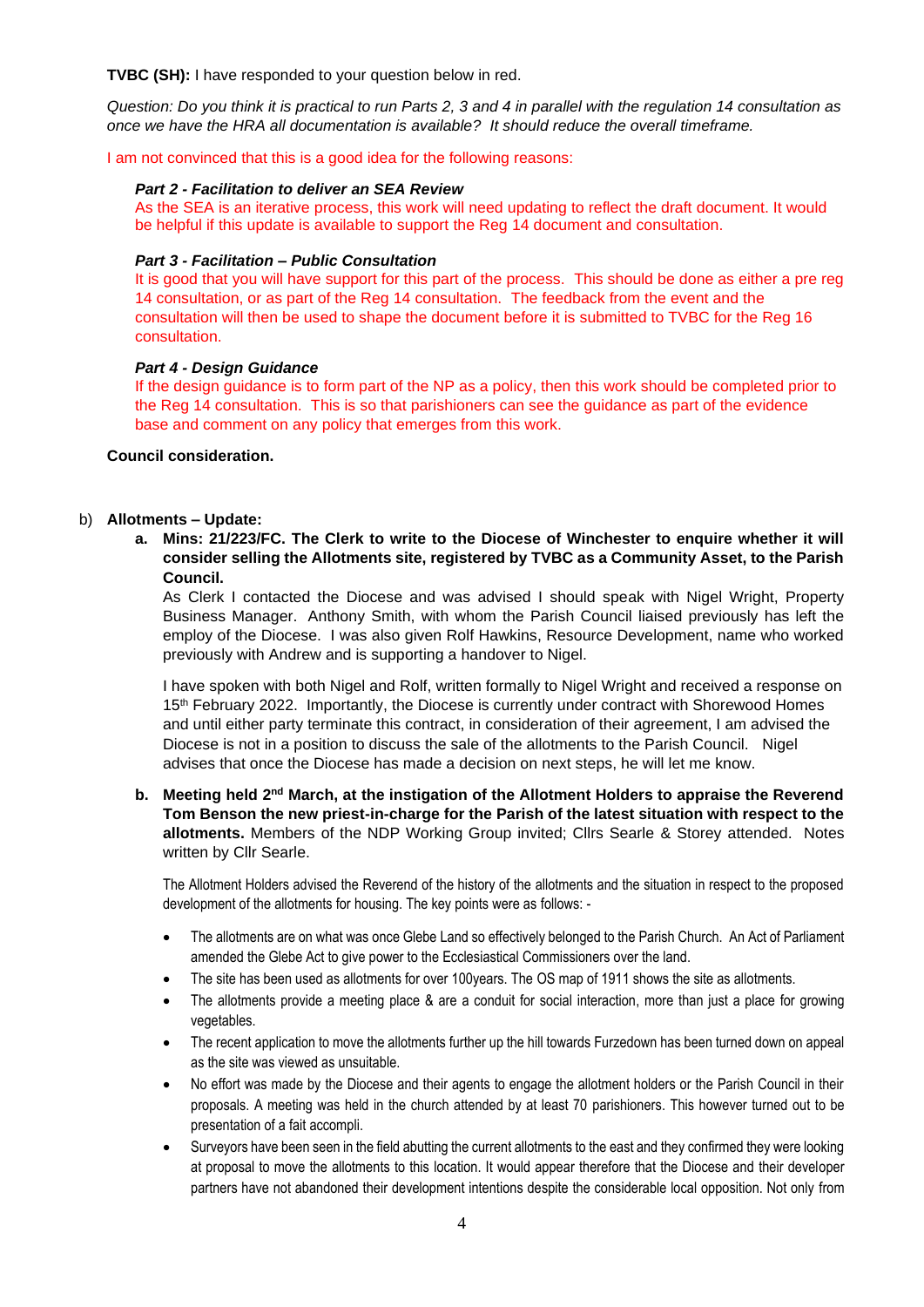the allotment holders, but the Parochial Church Council, a large number of parishioners, the Parish Council, Borough Councillors and the local MP.

The Revd. was advised that the Diocese had acted against Christian principles, had been motivated purely by money, alienated the local population and had ignored any element of Pastoral care.

The Parish Councillors stated that whilst they accepted contractual commercial arrangements are unfortunately in place, before any further proposals are made, they would like to see proper dialogue.

The ideal situation would be for the Parish to purchase the land at agricultural prices. The future tenure of the allotments must be guaranteed in perpetuity otherwise the current discord and distress could not be avoided at any time in the future.

The Reverend advised that he was new to the area and by coming and viewing the location it helped him to understand the situation. He explained that he worked at local level and whilst he had no authority over the decision making in this case the local church did have an input.

#### **Agenda Item 10 – Jubilee Celebrations**

- a) As per resolved actions, C/Cllr Drew has very kindly agreed a grant of £400. The Clerk in applying for this indicated potential matched funding.
- a) Proposal for agreeing grant applications to support fairness within an agreed budget:
	- a. The LGA s145 is wide ranging and allows local authorities to arrange or contribute towards the expenses of the provision of an entertainment of any nature, or any purpose incidental to the matters aforesaid, including the provision of refreshments or programmes, exhibition, arts or crafts etc. In addition to the £400 given by C/Cllr Drew, the Council has £450 remaining in its 2021/22 s145 budget and £700 is set aside for 2022/23. This gives a total of **£1,650** but the Council may not wish to direct all of this to the Jubilee.
	- b. The Council has approved £200 towards celebrations in Up Somborne. The Council has received applications from Nutchers Drove and from The Crown, both to be discussed this evening, and is aware of other grant application requests to follow.
	- c. Using the December 2021 Electoral Roll, the Electorate (which excludes children) living within the parish, excluding Up Somborne, is approx. **1,166.** Some streets, but not all, will arrange a community event, and addition to The Crown, other organisations within the Parish may also arrange a community event.
	- d. The following, drafted by the RFO, is for consideration, to agree or modify as Council agrees, when considering how to allocate funds:
		- i. An allocation of £500 £700 from the s145 budget, in addition to C/Cllr Drew's grant will give a total budget of between £900 - £1,100. If Council agree to utilise both the 2021/22 and 2022/23 s145 budgets, this will leave between £450 & £650 to support events later in the year.
		- ii. For Street Parties, where the street is open to proactively welcoming other members of the community, as has been asked of Up Somborne, a grant to be awarded of £1 per Electorate (excluding children).
		- iii. For Community Events run by organisations, the Council to decide on a case-by-case basis, in consideration of costs, inclusion, whether for profit or not for profit and the overall budget.
		- iv. Those organising events who wish grant consideration, to complete the Council's grant application form, as has been the case to date. The closing date for the receipt of grant applications to be the  $30<sup>th</sup>$  of April 2022. Further to the March meeting, Council to consider applications at the April and May meetings, on the 2<sup>nd</sup> Monday of each month.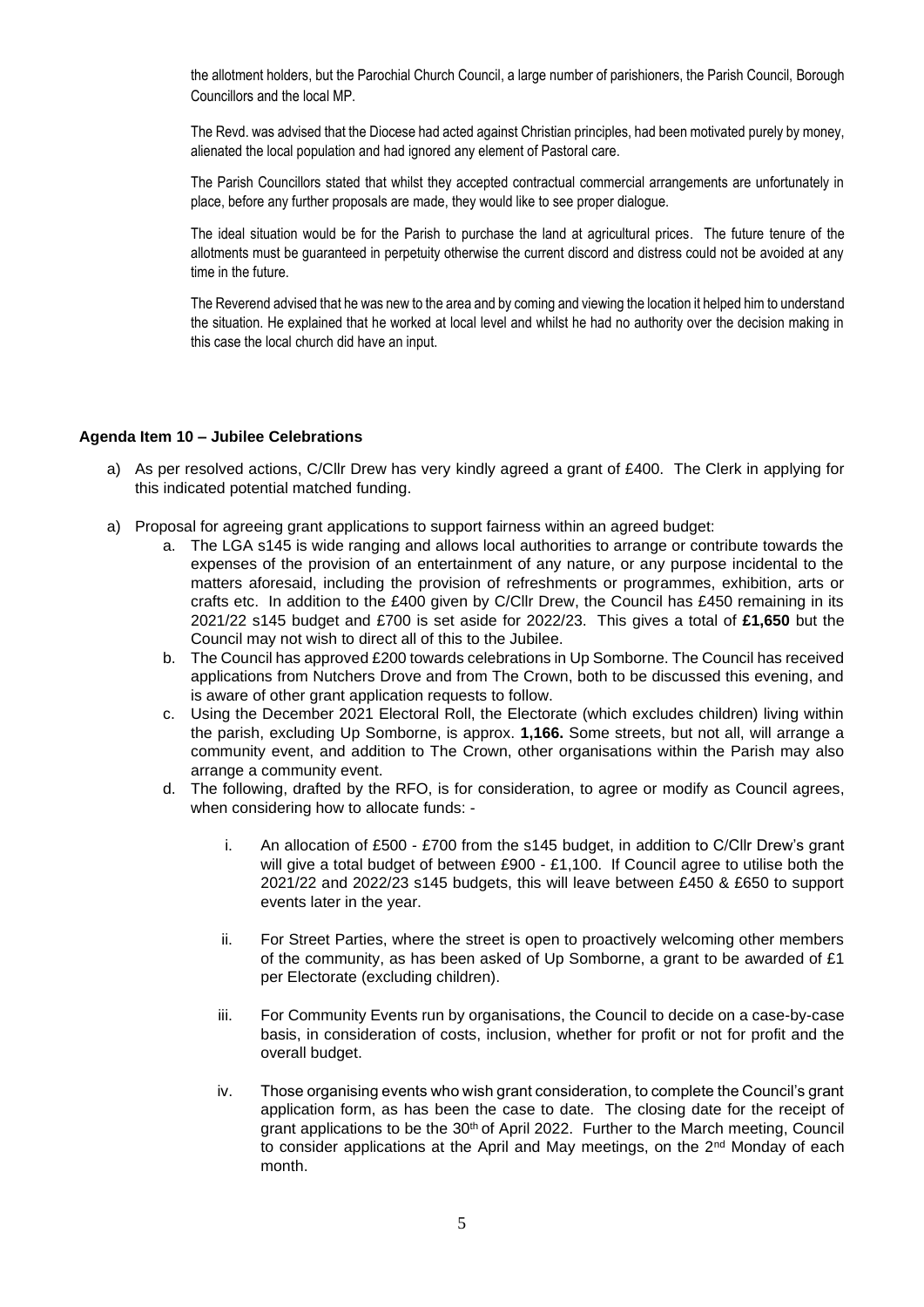v. To support inclusion, Council to request any streets or organisations in receipt of a grant, advertise their event on social media, in the Gauntlet, on the Noticeboards, with TVBC etc.

*Note in respect to TVBC advertising of Jubilee events. The Community Engagement Officer, TVBC writes:* 

*"TVBC is beginning to plan future consultation events for the next Corporate Plan, which outlines the Council's vision and priorities for the Borough for the next four years and will set direction plus provide a focus for future activities and services. As a result, it will inform decision making and allocation of resources across the Council. It would be great to know about any events taking place in your Parish over the summer months, as it would be fantastic to engage with as many residents in Mid-Test as possible and understand peoples' thoughts and views. It would also be fantastic to publicise any events the Parish may have planned after the last couple of years!"* 

b) C & D – Grant Requests from The Crown from Nutchers Drove Grant Application Forms attached for Council consideration.

### **Agenda Item 11 – Community Subsidy.**

This relates to the following resolution made at the 13<sup>th</sup> September 2021 PC meeting. The Village Hall are very appreciative of the grant; however, they are a little concerned about being involved in a lengthy reporting process.

#### *21/116/FC – 13/09/21 – Parish Council Community Grant to The Village Hall*

#### *Resolved*

*A grant of up to £2,000, to be given to the Village Hall, for the specific purpose of widening access by providing discounted hire costs for non-profit making groups which support and provide a service or activities for the residents of the Parish of Kings Somborne.*

*Groups could, but not exclusively include: the Village School, the Amateur Dramatics Group, the Parents and Toddlers Group the Horticultural Club and Sports Clubs.* 

*The grant to be precepted and take effect from the new financial year, 1st April 2022; sums of £500 to be awarded quarterly (April, July, October & February) unless resolved otherwise.* 

*The Village Hall will manage the grant with the purpose of widening access to non-profit making groups, as*  above, and provide a written quarterly report for Council's July, October, February and April meetings to account *for the funding received, with evidence as to how it has widened access.* 

*The Council will review the grant quarterly. The level of grant may be adjusted from Quarter 3 (October 2022), in consideration of need and evidence that it is achieving its purpose.* 

*Proposed: Cllr Beacham Seconded: Cllr Hughes All Agreed.*

*The Chairman thanked Cllrs Beacham and Searle for their work.* 

This was tied up quite tightly by Council at the September meeting because whilst the Council wished to support the initiative and support the hall widen access, there was a little concern at the level of funds, with all bar £500 of the Council's grant aid budget being used, and the newness of the venture without an understanding as to how it would work in practice.

One suggestion is that the Parish Council simply ask the Village Hall, at the end of the financial year, for a short report of the number and type of groups they have subsidised. This way the Council can account for funds spent. It would be up to the Village Hall which group they support providing it is in line with the Council's concept, as set out in the approval statement, that being to widen community access for those groups who may be excluded due to finance.

Another suggestion is that the sum agreed of £2,000 remain set aside for the purpose, but is managed as previously by the Council, with groups in need requesting a grant from the Council towards costs.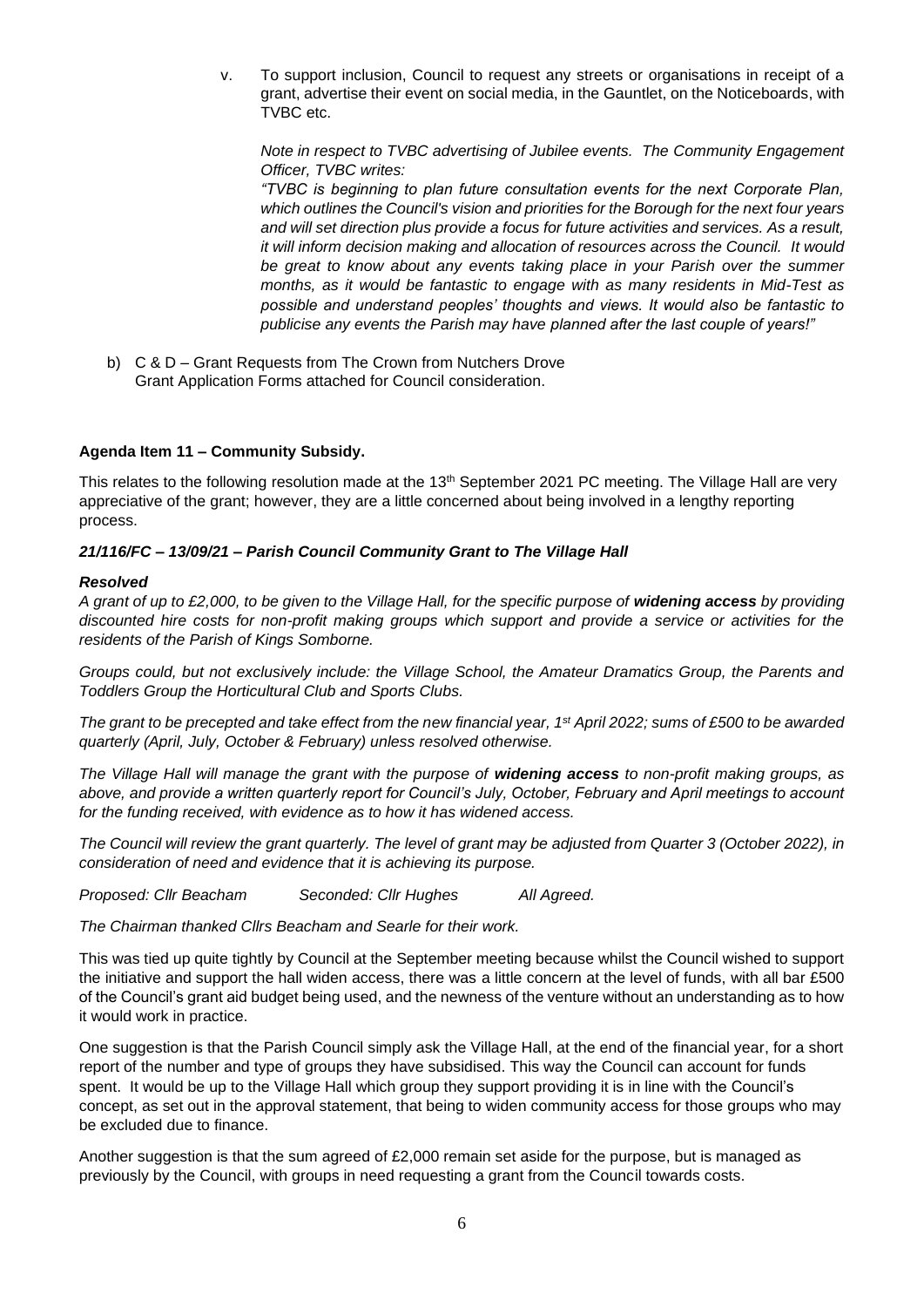Councillors to think through and share their thoughts at the meeting, whether one of the above, a variation, or to leave as is.

For Council discussion/agreement.

## **Agenda Item 13 – HCC consultation on funding Neighbourcare**

Brought to Council by Cllr Storey in consideration of the implication of the Adult Social Care Grant Cuts – Consultation – particularly the implication that cuts to the Neighbourhood Care and Support Grant may have to The Good Neighbours Network and Somborne Neighbourcare.

*Adult Services - HCC are running a six-week public consultation process, expiry date 21st March 2022, on the proposed changes to Adult Social Care grant schemes and Homelessness Support Services. The proposals are:*

*Adult Social Care Grants: To stop the funding for three Adult Social Care grant schemes which support voluntary, community and social enterprise organisations.*

- *the Neighbourhood Care and Support grant scheme*
- *the Community Based Support grant scheme; and*
- *the Rural Connections grant scheme.*

*Homelessness Support Services: To reduce funding for Hampshire County Council funded Homelessness Support Services.*

*Individuals can take part by going to this website: [www.hants.gov.uk/AHC-consultation](http://www.hants.gov.uk/AHC-consultation)*

*Following the consultation: Once the consultation closes, the responses will be analysed which will help inform the final recommendation to be considered by the Executive Member for Adult Social Care and Public Health when making her decision in early-Summer 2022.*

*For further information, please contact: By email: [AS.Consultation@hants.gov.uk](mailto:AS.Consultation@hants.gov.uk) or by phone 0370 779 8102\**

*\*03 calls are usually included in most landline and mobile call packages and if not, are charged at no more than calls to normal home or business landlines.*

Lynne Sillince, Senior Project Officer, AS Consultation Team, Adults' Health and Care, HCC, Ell Court West 3rd Floor, Winchester SO23 *8UQ*

# **Cllr Storey, an Assistant Coordinator of Somborne Neighbourcare, has drafted a response to the HCC Consultation, for Council consideration, in consideration of its potential impact on Neighbourcare Budget Cuts, as follows:**

"Somborne Neighbourcare provides transport to medical appointments for residents of our community. We have an unduly large proportion of residents who are elderly and without independent transport, are often in financial difficulties and with disabilities. These personal circumstances result in them being classed as vulnerable and in clear need of assistance.

The community has very limited public transport, namely two buses a weekday to Winchester and none to either Stockbridge or Romsey where the nearest surgeries are located. Consequently, those in need rely upon the Neighbourcare scheme or patient transport from the Ambulance Service to get to doctors' appointments.

Our scheme comprises some 40 volunteers registered with the scheme to meet this need. The scheme provides free DBS certification and insurance cover for these volunteer drivers and were the service to cease due to lack of funding and provision of these regulatory requirements the volunteers are unlikely to continue in a private capacity thus placing greater strain on the Ambulance Service.

The Ambulance Service would not always provide transport at a time suitable to those in need of help thus adding to the stress suffered by those in need. Additionally, the Service will likely be assisting more than one person attending a hospital or surgery appointment at different times adding to the time the patient is away from the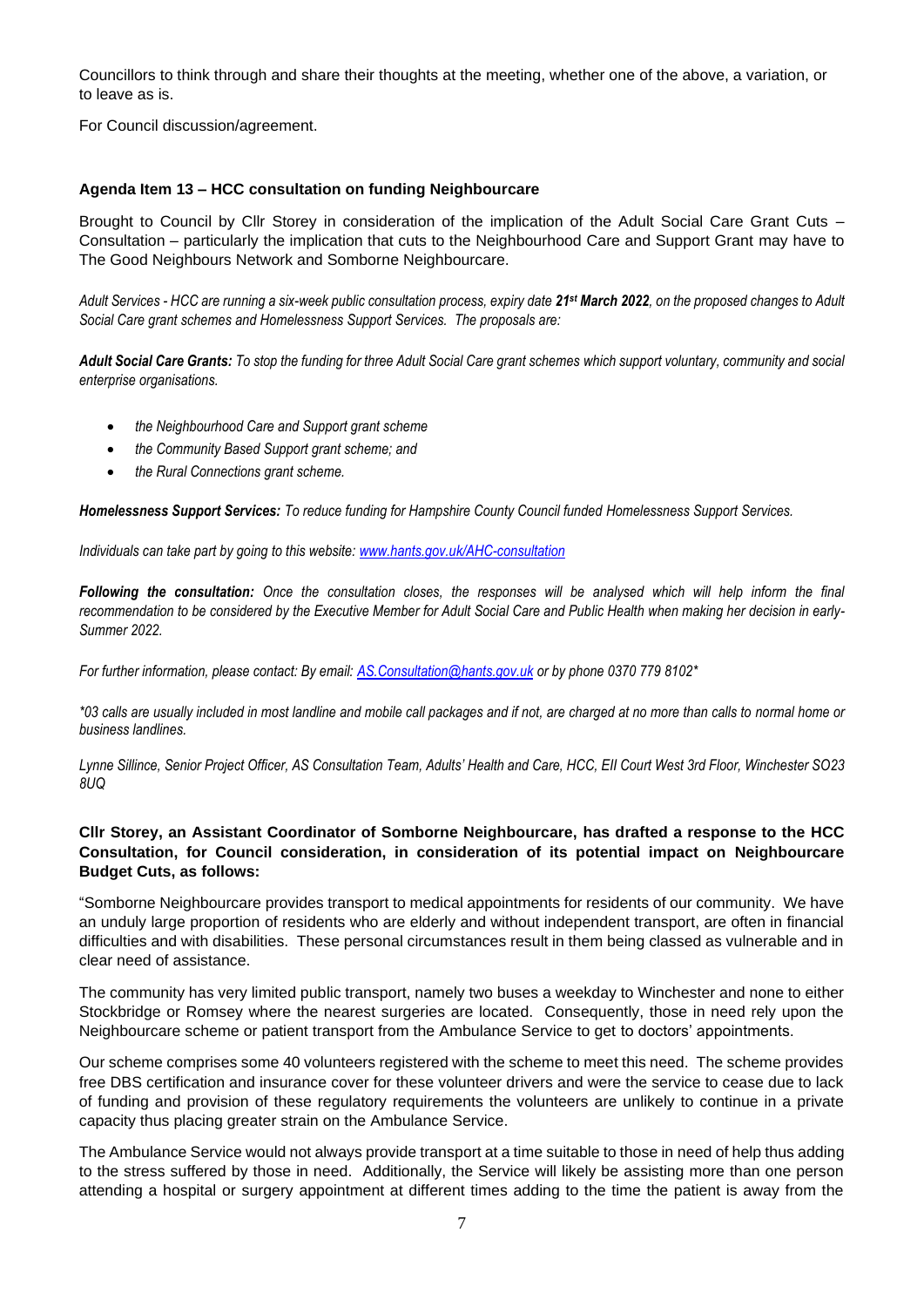security of their own home. There is no local taxi service and to call for a taxi from Winchester or Romsey adds to the overall cost of making the visit which could amount to a return journey charge in excess of £40.

The Parish Council believes most strongly that any reduction in funding would make the scheme inoperable and result in much increased stress and expense for those in need of help to the extent that many could ill-afford the additional cost of a taxi and not bother with the appointment at all. This, in turn, will likely place greater calls upon Social Services in the longer term.

Council recommends most strongly that no reductions in funding the Neighbourcare Scheme are made as any such reductions will impact adversely upon the elderly in our community and likely place greater strain on Social Service budgets elsewhere".

For council consideration.

# **Agenda Item 14 - Local Plan 2040 Regulation 18 Stage 1 Public Consultation**

The Council has been invited to comment. Council to discuss and agree whether the Clerk forward comments on behalf of Council, from this evening's meeting, and/or whether individuals comment individually (as Mr/Mrs, rather than Cllr). The following is taken from the information received from TVBC:

*The Council is preparing the next Local Plan for the Borough and is now seeking comments on its first formal draft of strategic policies and proposals.* 

*Following two rounds of public consultation undertaken in 2018 and 2020, and building on what our evidence is telling us, this consultation document sets out draft strategic planning priorities for Test Valley supported by a number of strategic policies.*

*This formal draft is what is known as Regulation 18, in which we are undertaking in two stages. This is the first stage (Stage 1) focussing on strategic matters. Public consultation on the second stage (Stage 2) will take place at the end of this year and will include all draft proposals, such as site allocations and detailed development management policies.*

*The draft Local Plan 2040 will take a number of years to prepare and following this consultation there will be more opportunities for you to have your say. All comments that we receive will be considered in preparing the Local Plan.* 

#### *Consultation Process*

*The Local Plan 2040 Regulation 18 Stage 1 will be out to public consultation for an 8 period running from 11 February 2022 to noon on 8 April 2022. We have chosen to make the document available for public consultation for 8 weeks to provide greater time for representations to be made.* 

*The documents are available on our website at [www.testvalley.gov.uk/localplan2040.](http://www.testvalley.gov.uk/localplan2040) Paper copies of the draft Local Plan and supporting documents will be available to view at the Council's Offices[1] between the hours of 9am and 5pm on Monday to Thursday and 9am and 4.30pm on Fridays. Paper copies will also be available to view at public libraries during their respective opening hours at Andover, Romsey, North Baddesley, Lordshill and Chandlers Ford. If you are unable to access the consultation documents, please contact us to discuss alternative arrangements.* 

*In line with the Council's [Climate Emergency Action Plan](https://testvalley.gov.uk/aboutyourcouncil/corporatedirection/environmentandsustainability/climate-emergency-action-plan) we are seeking to reduce the unnecessary use of paper, including in relation to the printing of documents. Therefore, we have not provided a paper copy of the Local Plan 2040 consultation documents to Councillors. However, if you need a paper copy, please get in touch with the Planning Policy and Economic Development Service, using the contact details below.*

*We have prepared a short presentation in the form of a video which provides a summary of the draft Local Plan 2040 for Parish Councils. The video can be viewed via the following YouTube link: [https://youtu.be/DfyNxpK3cR8.](https://youtu.be/DfyNxpK3cR8) If you have difficulties in accessing this, please contact us. Officers are also attending the Test Valley Association of Parish and Town Councils meeting on 24 February to provide an update on the draft Local Plan.* 

*Additionally, we are preparing an A4 poster to encourage public participation in the consultation process. We will be circulating this poster to Parish Councils next week and we would appreciate it if you could place the poster in appropriate locations around your parish. Please do contact us if you would like hard copies to be sent to you.* 

<sup>[1]</sup> Beech Hurst, Weyhill Road, Andover, Hampshire SP10 3AJ and Former Magistrates Court, Church Street, Romsey, Hampshire SO51 8AQ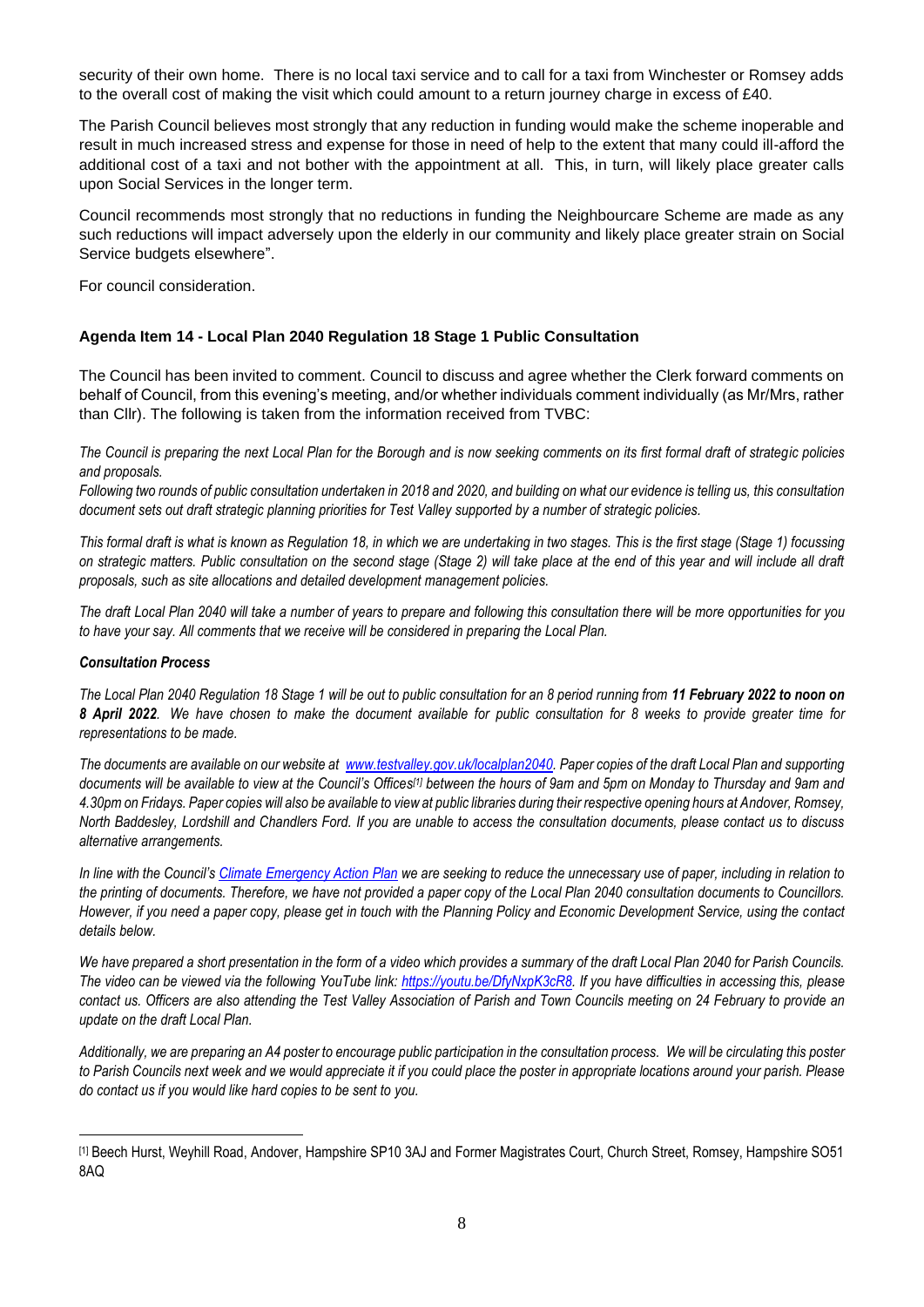#### *How to Comment*

*Comments on the draft Local Plan should either be:*

- *Submitted using the consultation survey available on the councils website at [www.testvalley.gov.uk/localplan2040](http://www.testvalley.gov.uk/localplan2040)*
- Sent in by filling in the comments form available on the councils website a[t www.testvalley.gov.uk/localplan2040](http://www.testvalley.gov.uk/localplan2040)
- *Sent in writing to Planning Policy and Economic Development, Test Valley Borough Council, Beech Hurst, Weyhill Road, Andover, Hampshire, SP10 3AJ*
- *Emailed to [planningpolicy@testvalley.gov.uk](mailto:planningpolicy@testvalley.gov.uk)*

*Please provide your name and either a postal or email address. If you are responding on behalf of someone else, please also provide the name of the individual/organisation. Please note that emails are subject to a maximum 30Mb size limit, above which they will not be received.* 

*Only those representations that are made in writing and arrive (in either hard copy or electronically) within the 8 week period starting 11 February 2022 and ending at noon on Friday 8 April 2022 will have the right to have their representations considered. If you respond to this consultation, we will keep you informed of future consultation stages unless you advise us that you want to opt out of such communication.* 

*For further information on the Local Plan 2040 Regulation 18 Stage 1 Public consultation, please do contact the Planning Policy and Economic Development Service on 01264 368000 or via email at [planningpolicy@testvalley.gov.uk.](mailto:planningpolicy@testvalley.gov.uk)*

*Graham Smith, Head of Planning Policy and Economic Development, Planning Policy Team*

*01264 368000, [planningpolicy@testvalley.gov.uk,](mailto:planningpolicy@testvalley.gov.uk)* 

*Test Valley Borough Council, Beech Hurst, Weyhill Road, Andover, SP10 3AJ*

#### *Sharing your personal details*

*Please note that representations cannot be treated as confidential. If you are responding as an individual, rather than as an organisation,*  we will not publish your contact details (email/postal address and telephone number) or signatures online, however the original *representations will be available for public viewing at our offices by prior appointment. All representations and related documents will be held by the Council for a period of 6 months after the Local Plan 2040 is adopted.* 

*The Council respects your privacy and is committed to protecting your personal data. Further details on the General Data Protection Regulation and Privacy Notices are available on our websit[e http://www.testvalley.gov.uk/aboutyourcouncil/accesstoinformation/gdpr](http://www.testvalley.gov.uk/aboutyourcouncil/accesstoinformation/gdpr)*

# **Agenda Item 15 – Defibrillators – Update**

There are three defibrillators within the parish. I have spoken with South Central Ambulance Service (SCAS) who have advised the model, whether registered with The Circuit, the National Database and by whom:

# **One – Rookley Farm**

• Purchased in 2019, Cllr Storey advises ownership passed to Rookley Farm at the time of purchase.

# SCAS confirm:

- Model: Cardiac Science G5 (up to date).
- Parts: From Zoll, who have taken over Cardiac Science.
- Rookley Farm has registered the defib with The Circuit, the national database.

# **Two – LHS of the entrance to the Village Hall (SO20 6PP)**

- Owned by the Parish Council
- Model: Zoll AED Plus
- Cabinet: Aivia
- Weekly & Monthly Checks: Undertaken by Andy Gannaway, Volunteer, using Guardian (SCAS) checklists.
- Electricity Running Costs met by the Village Hall

Over the past month I have:

• Registered the defibrillator with The Circuit.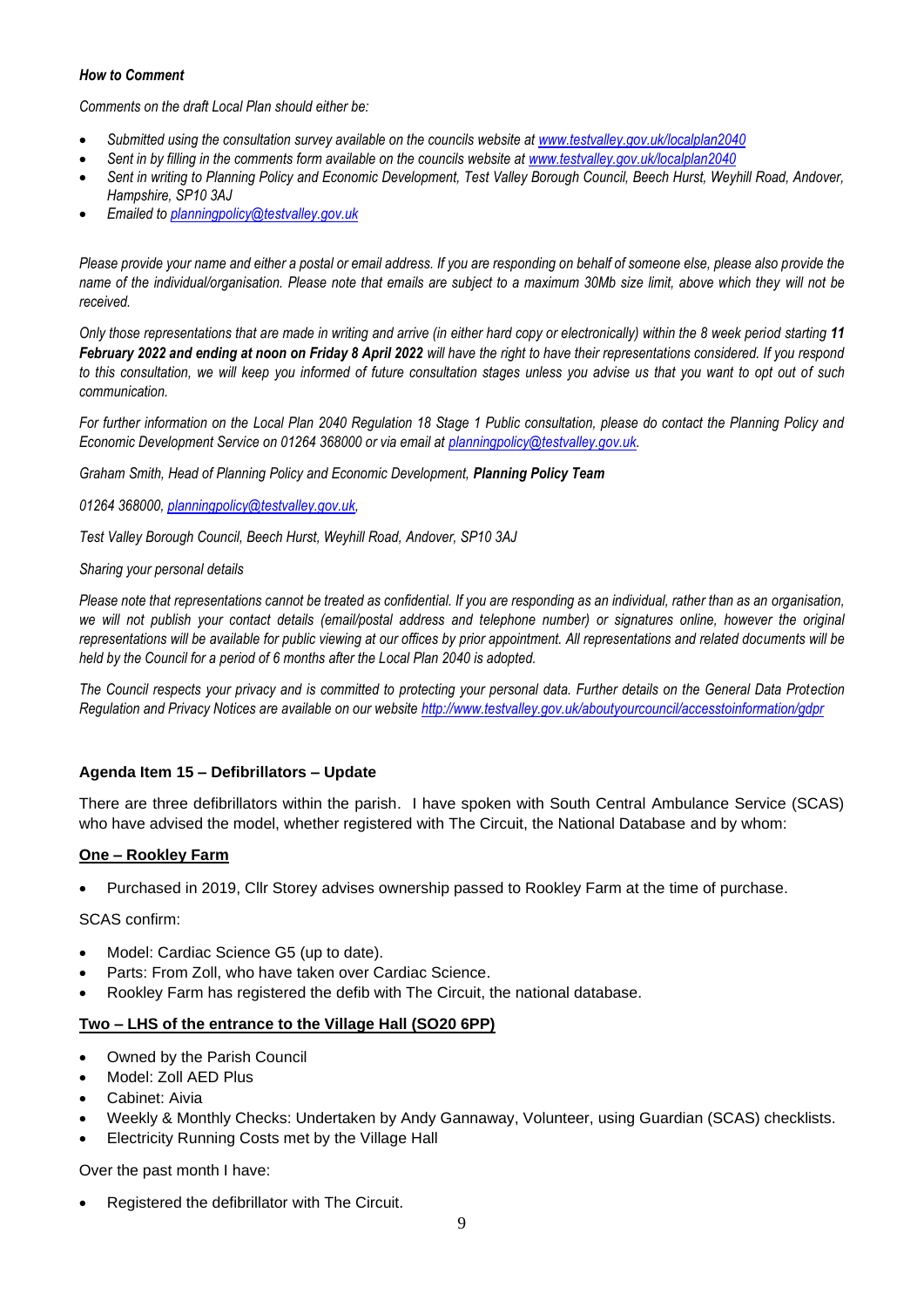- Obtained the purchase invoice from The British Heart Foundation. Liaised with Zoll and agreed its registration to enable 7-years warranty. (Purchased Sept 2019).
- Obtained advice from Zoll regarding a fault identified by Mr Gannaway and purchased new batteries.
- Forwarded a copy of the instruction manual to Andy to support general maintenance. I will act as his support as and when needed.
- Obtained advice from Zoll regarding spare padz:
	- 1. In consideration of the sports field and nursery, Zoll recommend the purchase of paediatric pads. This is in line with the minutes written at the time of purchase and I recommend these are ordered at cost of approx. £110. Adult pads can be used on children (up to 8 years) if no paediatric pads available, adult pads being better than no padz; but paediatric padz are designed to be gentler on a child's body. **Council agreement sought to purchase these padz.** Shelf-life is around 2-years.
	- 2. Agreed with Andy that bearing in the mind shelf-life of adult padz, around 4 years, a spare set of adult pads, at a cost of approximately £165, is a luxury should funds be no object. The risk of a second cardiac arrest happening before a new set of pads can be ordered, we believe minimal. **Council to advise whether it agrees with this recommendation.**
- Funding from SCAS for padz is no longer available**.** Other funding may be available, under investigation, but for longer term purposes.
- On an ongoing basis I will, in liaison with Mr Gannaway, update The Circuit as prompted by its database, to confirm the defibrillator is in a 'ready' state.

# **Three – The Crown Inn**

- Owned by the Parish Council. Purchased in 2014.
- Model: Wellmedical SP1
- Cabinet: Eiremed
- Registered with The Circuit by Katherine Lee (Volunteer)
- Checks undertaken by Katherine Lee, who reports these to The Circuit, as required.
- Electricity Running Costs met by The Crown Inn.

SCAS confirm Wellmedical to be a well-respected company and advise the shelf-life of this defibrillator is approximately 7 to 10 years.

Thanks are due to Cllr Peter Storey for his liaison with Katherine Lee, and Judith Evans at the Crown. The condition of the case is in poor condition, and Council consideration of the purchase of a new case is requested. Due to the varying costs offered by suppliers, this is tabled within the Exempt session.

Thanks are due to both Katherine Lee and Andy Gannaway, as volunteers, for undertaking the defibrillator checks to ensure they are in a 'ready' state, if needed, and the Village Hall and The Crown for covering the electricity running costs.

# **Agenda Item 16 – Emergency Plan**

During the recent power cuts that affected part of the village only, several residents and councillors sought to support those in need. Councillors will have noted learning points for Council consideration moving forward. These include:

a) When the Plan is activated. Notes in the plan state:

*Activation of the Plan: "The Plan will be activated when a member of the emergency management team considers it necessary to take action in response to an incident or flood warning and when action cannot be taken effectively without triggering the arrangements outlined in this document".*

As Clerk, receiving requests for the plan to be activated and the village hall used as a point of refuge, there are clearly very different expectations as to the threshold for the plan's activation. Some believed that due to the length of the power cut, it would be helpful to have the village hall open as a place of refuge. Others, that the village has many power cuts, and this does not constitute an emergency. I believe it would be helpful if there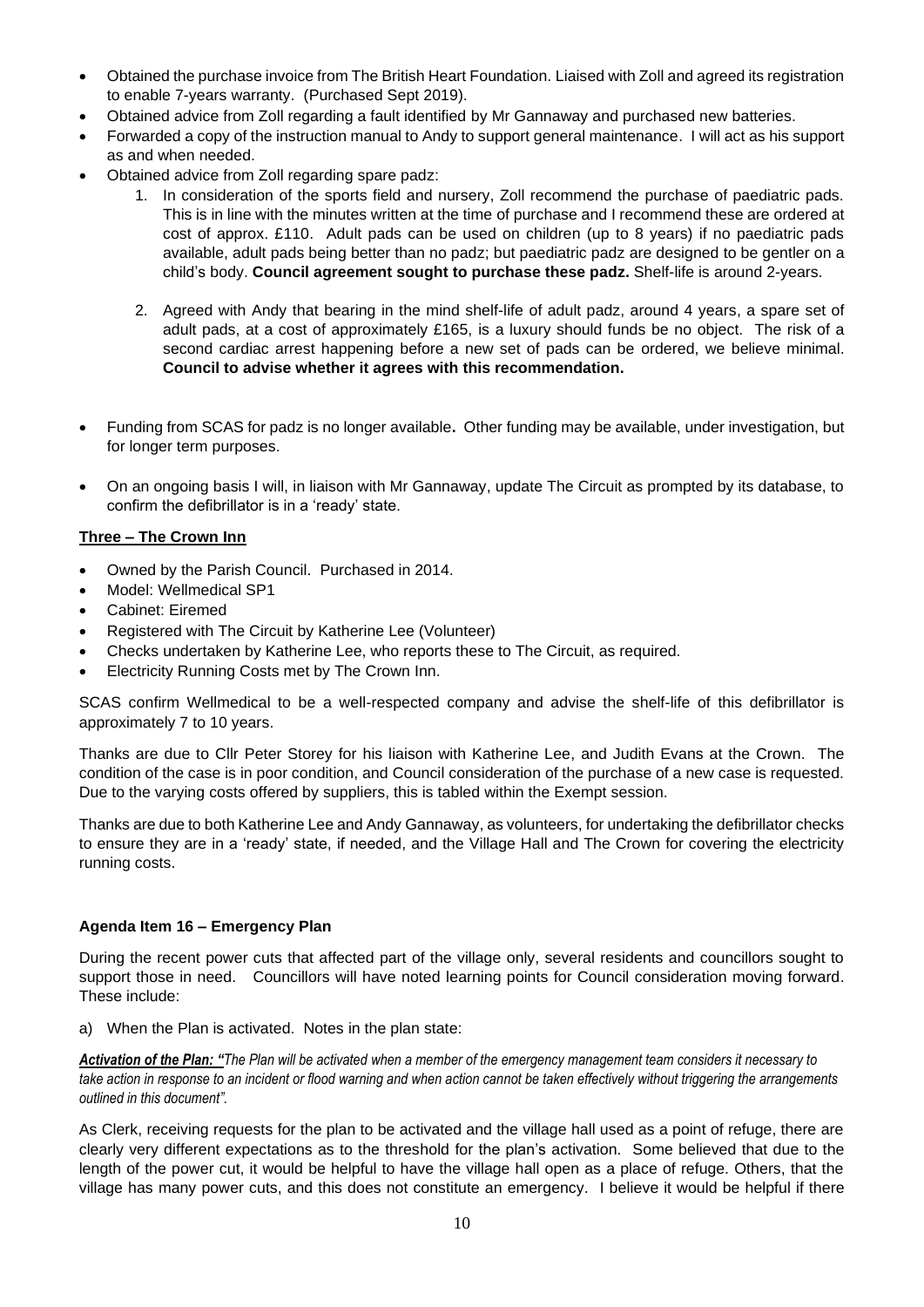could be examples within the plan agreed & shared with the community as to the thresholds in varying circumstances for the activation of the plan.

#### b) Up-to-date contact details

A telephone number within the plan was out of date. This is not a criticism, contact details will change all the time. Council needs to agree with those listed in the plan as kindly offering support, an easy way of minimising risk of changes not being advised and updated.

c) Agreement as to how support will work in practice

The newly appointed Chairman of the Village Hall was not aware of the role of the Village Hall as one of the places of refuge. At the time some residents were asking for the hall to be opened as a place of refuge, the hall, unaffected, was hosting a pre-arranged booking. In addition to very kind offers of support from organisations and members of the community, scenarios need to be thought through, agreed and written down, so that in an emergency situation, everyone knows what to do and what to expect.

The Council to agree next steps. In consideration of available time at this meeting, the Council may wish to consider a start and finish working group, to include councillors and village representatives offering key support.

# **Agenda Item 17 – Annual Parish Assembly (APA)**

Not to be confused with the Annual General Meeting, to be held on Monday  $9<sup>th</sup>$  May 2022.

The requirement to hold an APA is outlined in the Local Government Act 1972, section 9(1). It is not a Council meeting but is usually convened by the Chairman. It must be held every year between 1<sup>st</sup> March and 1<sup>st</sup> June.

The APA was not held in 2020 or 2021 due to COVID. Guidance is that it should take place this year.

There is no specific agenda for the APA. Nationwide it usually includes an annual report from the Chairman, the Borough Councillors, the County Councillors and the Police. It may also include a separate finance report, but it does not need to. Reports can be circulated prior to the meeting, using meeting time for questions and answers. In addition, it may include a guest speaker on a topic of interest to the parish, or a trade fair of local organisations to encourage those new to the village to find out more. It can be a short 10-minute meeting before a regular parish council meeting, or a separate meeting at a larger location designed to encourage as many residents as possible.

The question is what would be welcomed this year, as we are just coming out of COVID. Would it be sensible to keep it short this year, to take place before either the April or the May Council meetings?

Council to discuss and advise the Chairman.

# **Agenda Item 18 – Traffic Calming**

- a) **SIDs Update**  Having researched extensively, with other councils and those who manage SIDs on behalf of Councils. And through discussion with Hampshire Highways in consideration of the agreed location of the SIDs. Two Smiley/Angry faced SIDs with the associated equipment, have been ordered from Westcotec at a total cost of £6,150 + VAT. All SIDs are manufactured to order. The lead-in time is 6 – 8 weeks, but with the current difficulties facing everyone, this may need to be extended.
- b) **Traffic Calming Works at 10 agreed sites, plus directional signs to Forest Farm** The Safe Traffic Working Group met with Hampshire Highways on 7<sup>th</sup> March 2022. Hampshire Highways have funds which they are able to contribute to the project, meaning that the estimated cost to the Council is between £6,000 and £7,000. This cost can be covered within the KSPC's CIL funds held by TVBC.

Regarding the directional signs to Forest Farm, Hampshire Highways will meet with Cllr Duncan to agree the final position of the signs. The Working Group seeks the Council's agreement for the Clerk to write to Forest Farm and other affected businesses, to advise of progress and to request their support by advising their customers.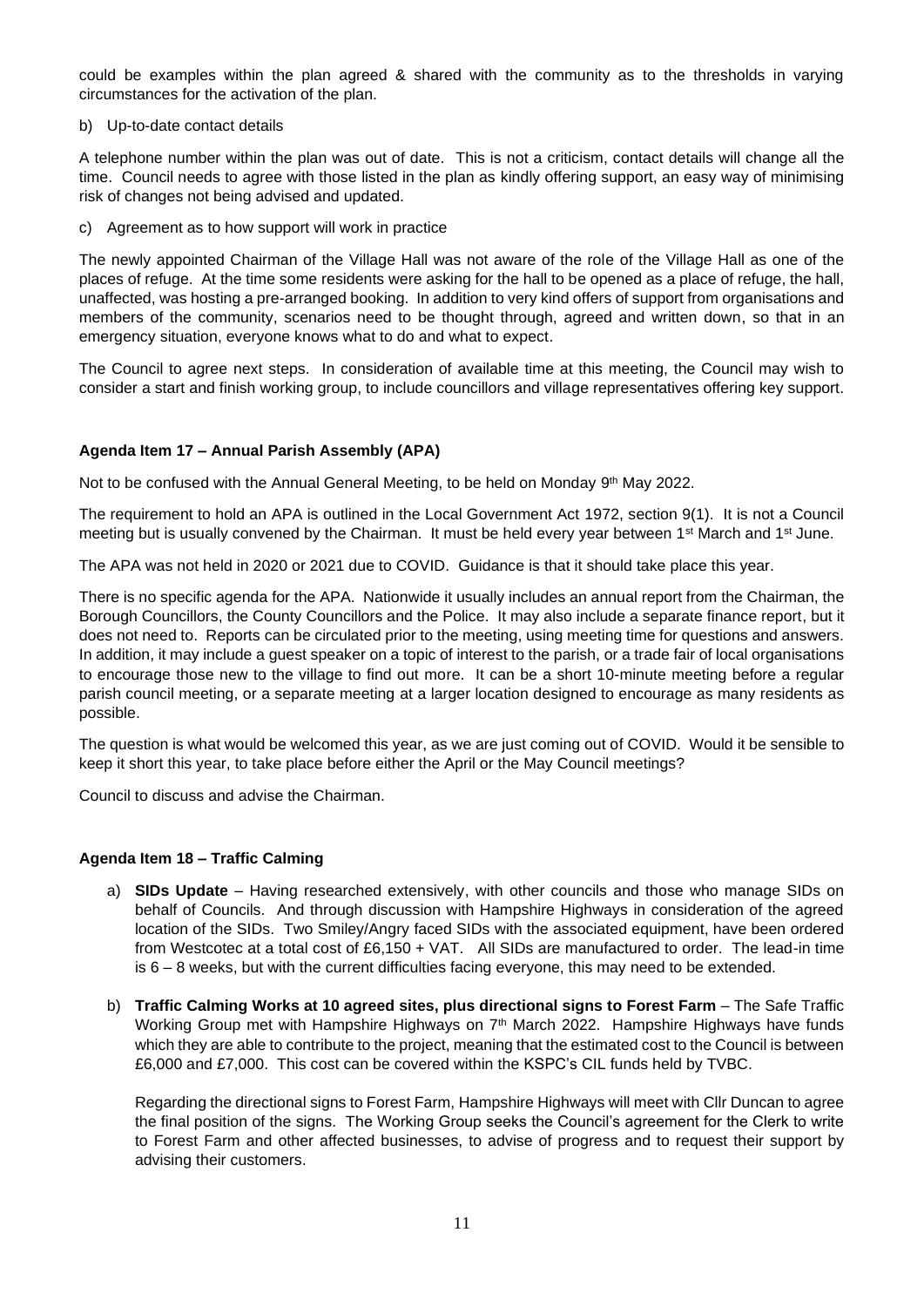# **Agenda Item 18 – Clerk's Report**

| Ref | <b>Item</b>                                                                                                                   |
|-----|-------------------------------------------------------------------------------------------------------------------------------|
| a   | Water Meter Cover - Old Palace Farm                                                                                           |
|     | Resident reported a missing water meter cover in Old Palace Farm, with concerns a dangerous trip hazard, with limited street  |
|     | lighting. Southern Water notified, visited, and replaced water meter cover within two hours. Resident notified.               |
| b   | <b>Community Building - Business Rates Query</b>                                                                              |
|     | Further to the Chairman of the Village Hall Committee receiving a request and invoice to pay Business Rates for the Community |
|     | Building for the year 20, I forwarded correspondence received together with confirmation that nothing was due.                |
| C   | <b>Uprooted Horse Chestnut Tree</b>                                                                                           |
|     | A resident has raised concerns that a Horse Chestnut Tree, blown over in August 2020 in the field behind Manor Farm, hadn't   |
|     | been replaced as per the regulations. I have advised the resident that it is TVBC who hold responsibility for trees in the    |
|     | conservation area. The Parish Council doesn't have any 'powers' in this regard.                                               |
| d   | <b>Council Laptop</b>                                                                                                         |
|     | To advise Council that the Council Laptop is approaching the end of its life. The light on the caps key has stopped working,  |
|     | and issues with e-mails are occurring, believed to be associated with the laptops age, the level of inconvenience is being    |
|     | monitored.                                                                                                                    |

# **Agenda Item 19 – Correspondence Received**

| Ref         | Item                                                                                                                                                                                                                                                                                                                                                                                                                                                                                                                                                                                                                                                                                                                                                                                                                                                                                                                                              |
|-------------|---------------------------------------------------------------------------------------------------------------------------------------------------------------------------------------------------------------------------------------------------------------------------------------------------------------------------------------------------------------------------------------------------------------------------------------------------------------------------------------------------------------------------------------------------------------------------------------------------------------------------------------------------------------------------------------------------------------------------------------------------------------------------------------------------------------------------------------------------------------------------------------------------------------------------------------------------|
| a           | <b>Keep Britain Tidy</b><br>A flyer has been received from Keep Britain Tidy, a registered charity, asking whether the Parish Council wishes to sign up to<br>The Great British Spring Clean. Asking whether we will host clean-up events, promote the campaign, and encourage people<br>to take part, order bags from them, collect and process litter collected by others, carry out our own litter picks etc.                                                                                                                                                                                                                                                                                                                                                                                                                                                                                                                                  |
|             | TVBC are fortunate to already have a Community Litter Pickers scheme in place as follows:<br>TVBC work in partnership with individuals who want to improve their local environment by becoming a Community Litter<br>$\bullet$<br>Picker.<br>TVBC currently have around 300 Community Litter Pickers throughout the Borough and if residents would like to join up,<br>$\bullet$<br>they will provide residents with a litter picker and a roll of sacks. Please note, residents must live in Test Valley to take<br>part (aged 5 or over) and must only litter pick public (not private) land.<br>TVBC will provide residents with a Health and Safety Checklist and provide residents with support as necessary.<br>$\bullet$<br>Community Litter Picker,<br>residents<br>become<br>a<br>should<br>email<br>the<br>Environmental<br>Service<br>To<br>at<br>environmentalservice@testvalley.gov.uk or contact Customer Services on 01264-368000. |
| $\mathbf b$ | <b>Over Wallop NDP Consultation</b><br>Please be advised that the Over Wallop Parish Neighbourhood Development Plan consultation draft and supporting<br>documentation is now available for you to read and to comment on. The consultation will commence on the 21 February and<br>end on 4 April.<br>This is a formal consultation (known as Regulation 14) and is in accordance with the Neighbourhood Planning Regulations<br>2012.                                                                                                                                                                                                                                                                                                                                                                                                                                                                                                           |
|             | The consultation has been organised by the Over Wallop Parish NDP Steering Group (the qualifying body) on behalf of Over<br>Wallop Parish Council.                                                                                                                                                                                                                                                                                                                                                                                                                                                                                                                                                                                                                                                                                                                                                                                                |
|             | The draft NDP and its associated supporting documentation can be found at                                                                                                                                                                                                                                                                                                                                                                                                                                                                                                                                                                                                                                                                                                                                                                                                                                                                         |
|             | https://owparishndp.uk/owp-ndp-draft-consultation/<br>Comments on the draft may either be made directly to this email address or through a web based comments form which can<br>be found at the following link. In case of problems selecting the form please type the link directly into your browser.<br>https://tinyurl.com/DRAFT-NDP-Comments                                                                                                                                                                                                                                                                                                                                                                                                                                                                                                                                                                                                 |
|             | I very much look forward to receiving your comments.                                                                                                                                                                                                                                                                                                                                                                                                                                                                                                                                                                                                                                                                                                                                                                                                                                                                                              |
|             | Stewart MacDonald, Chair, Over Wallop Parish NDP                                                                                                                                                                                                                                                                                                                                                                                                                                                                                                                                                                                                                                                                                                                                                                                                                                                                                                  |
|             | Members of the public and/or councillors to contribute in an individual capacity.                                                                                                                                                                                                                                                                                                                                                                                                                                                                                                                                                                                                                                                                                                                                                                                                                                                                 |
| c           | Boundary Commission for England - Consultation re: Boundary Review.                                                                                                                                                                                                                                                                                                                                                                                                                                                                                                                                                                                                                                                                                                                                                                                                                                                                               |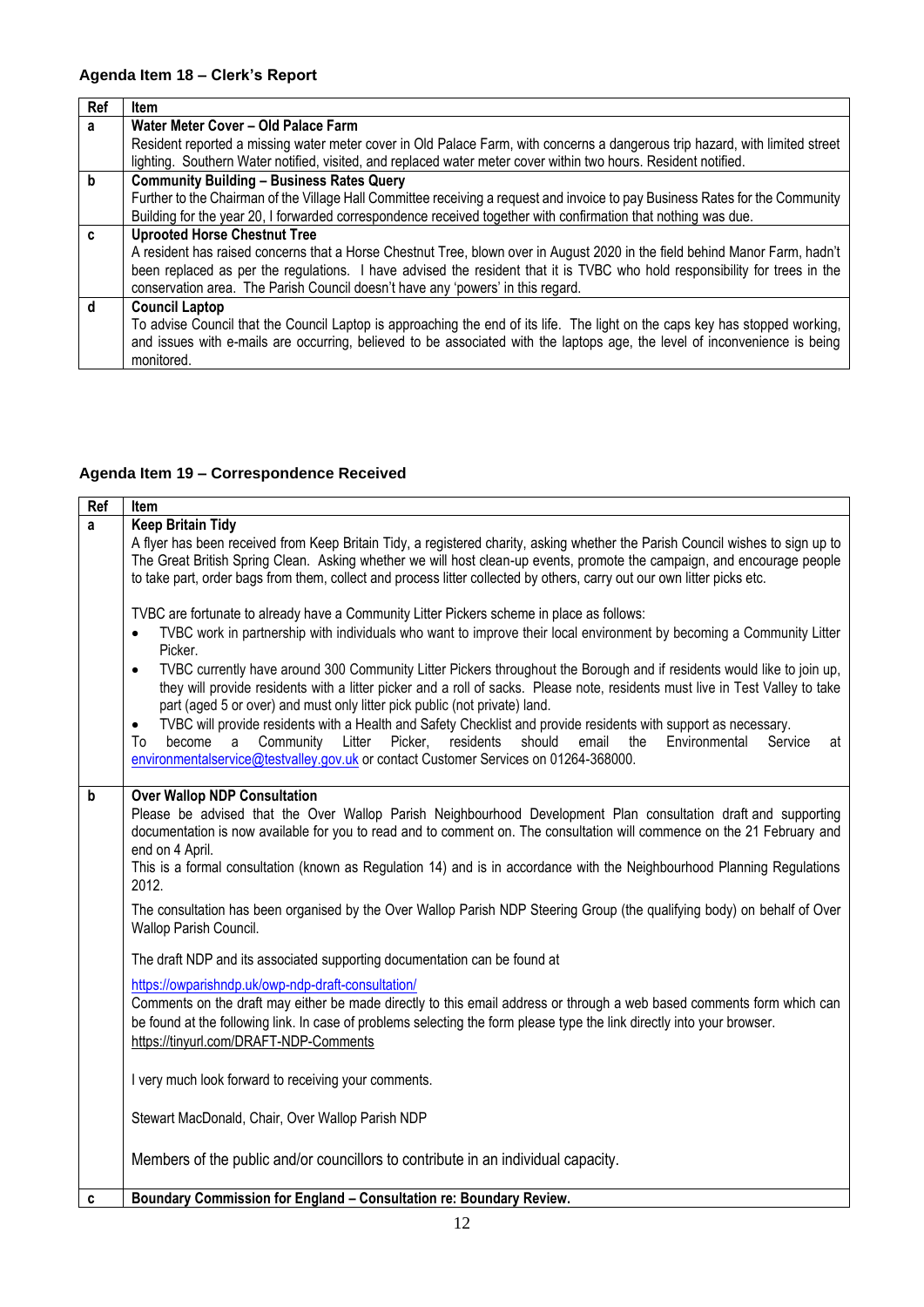|   | In June last year NALC shared details of the Boundary Commission for England's (BCE) 2023 Review of Parliamentary<br>Constituencies. This included a consultation to get feedback on proposed new boundary lines and constituency names.                                                                                                                                                                                                                                                                                                                                                                                                                                                                                                                                                                          |
|---|-------------------------------------------------------------------------------------------------------------------------------------------------------------------------------------------------------------------------------------------------------------------------------------------------------------------------------------------------------------------------------------------------------------------------------------------------------------------------------------------------------------------------------------------------------------------------------------------------------------------------------------------------------------------------------------------------------------------------------------------------------------------------------------------------------------------|
|   | BCE is now running a secondary consultation on their initial proposals, which can be found here.                                                                                                                                                                                                                                                                                                                                                                                                                                                                                                                                                                                                                                                                                                                  |
|   | To help promote this secondary consultation, BCE has produced a partner pack, available here, containing a range of<br>materials that can be used in various communication channels e.g. websites, bulletins, social media channels should you<br>wish to use them                                                                                                                                                                                                                                                                                                                                                                                                                                                                                                                                                |
|   | The consultation will run from 22 February to 4 April. To submit comments, please visit here.                                                                                                                                                                                                                                                                                                                                                                                                                                                                                                                                                                                                                                                                                                                     |
| d | <b>Shaping Community Resilience Event</b><br>Date: Friday 18th March; Location: Royal British Legion, Shean House on Love Lane, Romsey SO51 8DE. Car Parking is<br>available a short walk away in the Alma Road Car Park. SO51 8DA. The event will start at 10am and finish at 3pm. Lunch<br>will be provided.                                                                                                                                                                                                                                                                                                                                                                                                                                                                                                    |
|   | "Neil Odin, the Chief Fire Officer for Hampshire and the Isle of Wight, has been leading a Shaping Resilience Board to support<br>the government's work to make the UK "the most resilient nation". As part of this process Neil has asked me to undertake a<br>study of community resilience and, in particular, to look at what has worked well in the past. During the Covid 19 pandemic we<br>saw many excellent examples of communities organising themselves to provide support to local people in need. Equally, we<br>have many great examples of local resilience groups making a huge difference in more localised events, such as flooding, over<br>recent years.                                                                                                                                      |
|   | We want to learn from these examples to see what the "ingredients" are that help a community make a real impact in terms of<br>local resilience. The work starts from the government's premise that we should be supporting communities develop their plans<br>and capabilities to take an active role in the response to incidents. To do that they need to be resilient, with the capacity, skills<br>and knowledge to engage and even lead aspects of the response.                                                                                                                                                                                                                                                                                                                                            |
|   | As a first step, in partnership with the Southern Policy Centre, the event on 18 <sup>th</sup> March will help us start to understand the role<br>communities can play in incident response and identify how that role can be developed and supported. That starts with us<br>drawing on the practical experiences of those involved in incident response at a local level. We hope to develop an<br>understanding of what constitutes community resilience and from that identify how that resilience can be nurtured and<br>supported.<br>Representatives from communities (parish or town councils and other active local community resilience groups), the voluntary<br>sector, local authorities and other key LRF partners from across Hampshire and the Isle of Wight, have been invited to the<br>event". |
|   | Council to confirm councillor representative(s). One place to date has been booked for Cllr Storey.                                                                                                                                                                                                                                                                                                                                                                                                                                                                                                                                                                                                                                                                                                               |
| е | The Hampshire and loW Local Resilience Forum is working with Government on what the key ingredients are that<br>can help a community make a real impact in terms of local resilience.                                                                                                                                                                                                                                                                                                                                                                                                                                                                                                                                                                                                                             |
|   | The LRF is starting to formulate its thinking and would very much like to meet with a range of groups from Eastleigh and Test<br>Valley to test its emerging ideas and receive further feedback about local experiences.                                                                                                                                                                                                                                                                                                                                                                                                                                                                                                                                                                                          |
|   | As a result, I would like to invite you and any other interested people from your organisation to a workshop on Wednesday<br>23rd March 2022 from 10am until 3pm at the Valley Park Community Centre, Pilgrims Close, Chandlers Ford, Eastleigh,<br>SO53 4ST. This is in addition to a workshop that some of you may have been invited to which will take place on the 18th<br>March.                                                                                                                                                                                                                                                                                                                                                                                                                             |
|   | The aim of the workshop on 23rd March will be to:                                                                                                                                                                                                                                                                                                                                                                                                                                                                                                                                                                                                                                                                                                                                                                 |
|   | To test out emerging thinking on building community resilience in partnership.<br>$\bullet$<br>To explore how you see your role in community response.<br>$\bullet$<br>To discuss community capacity and skills, and how best they can be developed.<br>$\bullet$<br>I do hope that you will be able to attend.                                                                                                                                                                                                                                                                                                                                                                                                                                                                                                   |
|   | Please RSVP to Rosalie Howitt (rhowitt@testvalley.gov.uk) by Thursday 17 <sup>th</sup> March 2022. A light lunch will be provided, so<br>please let Rosalie know if you have any special dietary requirements.                                                                                                                                                                                                                                                                                                                                                                                                                                                                                                                                                                                                    |
|   | Best wishes, Andy Ferrier Chief Executive, Test Valley Borough Council                                                                                                                                                                                                                                                                                                                                                                                                                                                                                                                                                                                                                                                                                                                                            |
|   | Council to advise any representatives and I will book places.                                                                                                                                                                                                                                                                                                                                                                                                                                                                                                                                                                                                                                                                                                                                                     |